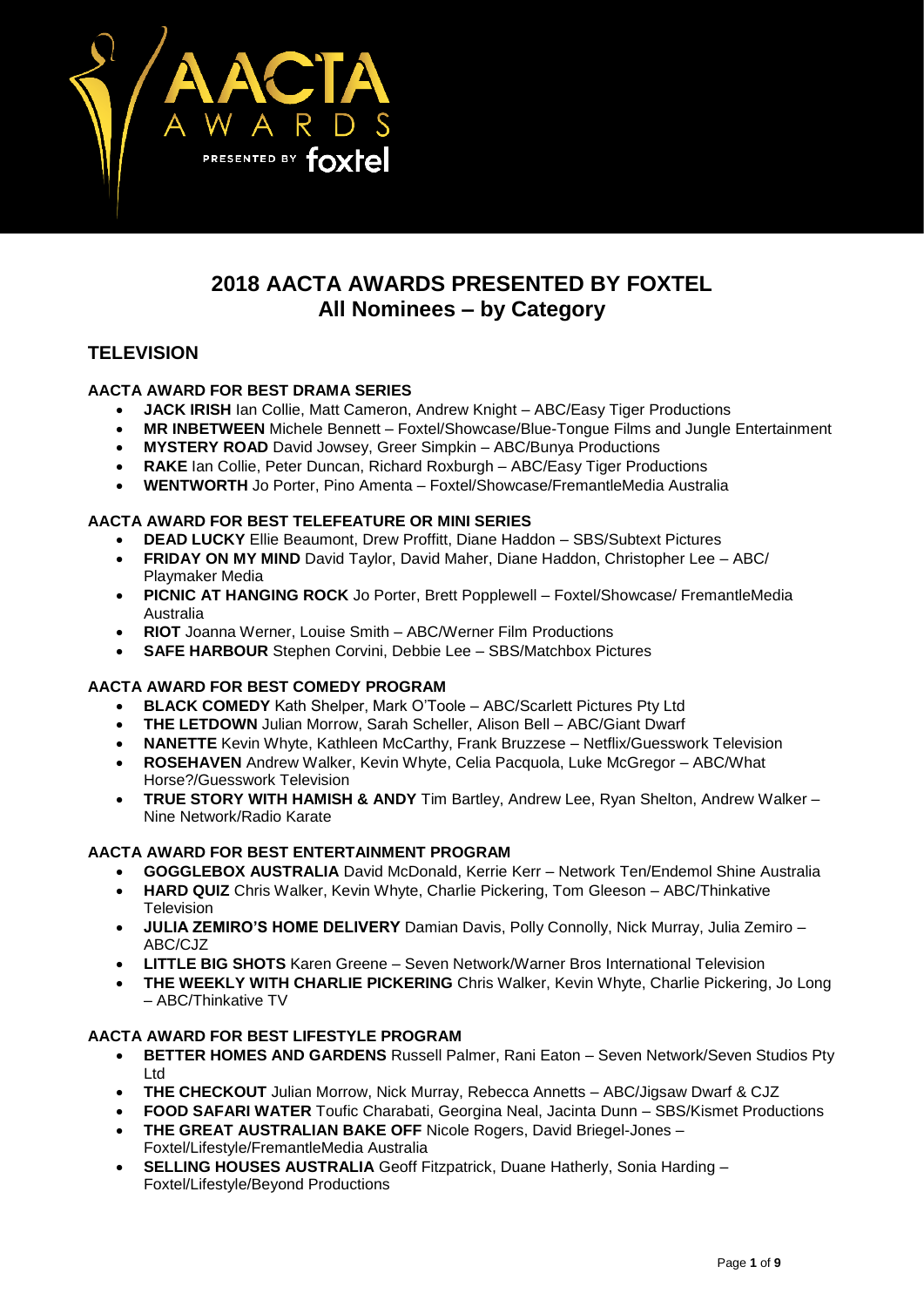

# **AACTA AWARD FOR BEST REALITY SERIES**

- **AUSTRALIAN SURVIVOR: CHAMPIONS VS CONTENDERS** Amelia Fisk, Georgina Hinds, Adam Fergusson – Network Ten/Endemol Shine Australia
- **MASTERCHEF AUSTRALIA** Marty Benson, Tim Toni, Adam Fergusson Network Ten/Endemol Shine Australia
- **MY KITCHEN RULES** Matt Apps, Joe Herdman Seven Network/Seven Studios Pty Ltd
- **REAL HOUSEWIVES OF MELBOURNE** Kylie Washington, Lisa Potasz, Natalie Brosnan, Pip Rubira – Foxtel/Arena/Matchbox Pictures
- **THE SINGLE WIVES** Paul Franklin, Chris Culvenor Seven Network/Eureka Productions

### **AACTA AWARD FOR BEST CHILDREN'S PROGRAM**

- **THE BUREAU OF MAGICAL THINGS** Jonathan M. Shiff, Stuart Wood Eleven/Jonathan M. Shiff **Productions**
- **GRACE BESIDE ME** Lois Randall, Dena Curtis NITV/Magpie Pictures
- **GUESS HOW MUCH I LOVE YOU** Suzanne Ryan ABC 4 Kids/SLR Productions
- **MY YEAR 7 LIFE** Laura Waters, Emma Fitzsimons, Karla Burt ABC 4 Kids/Princess Pictures
- **THE NEW LEGENDS OF MONKEY** Rachel Gardner, Jamie Laurenson, Hakan Kousetta, Emile Sherman, Iain Canning, Robin Scholes – ABC/See-Saw Films

### **AACTA AWARD FOR BEST LEAD ACTOR IN A TELEVISION DRAMA**

- **Damon Herriman** RIOT ABC/Werner Film Productions
- **Aaron Pedersen** MYSTERY ROAD ABC/Bunya Productions
- **Richard Roxburgh** RAKE ABC/Easy Tiger Productions
- **Scott Ryan** MR INBETWEEN Foxtel/Showcase/Blue-Tongue Films and Jungle Entertainment
- **Hazem Shammas** SAFE HARBOUR SBS/Matchbox Pictures

### **AACTA AWARD FOR BEST LEAD ACTRESS IN A TELEVISION DRAMA**

- **Kate Box** RIOT ABC/Werner Film Productions
- **Tina Bursill** DOCTOR DOCTOR Nine Network/Easy Tiger Productions
- **Judy Davis** MYSTERY ROAD ABC/Bunya Productions
- **Leah Purcell** WENTWORTH Foxtel/Showcase/FremantleMedia Australia
- **Leeanna Walsman** SAFE HARBOUR SBS/Matchbox Pictures

### **AACTA AWARD FOR BEST PERFORMANCE IN A TELEVISION COMEDY**

- **Alison Bell** THE LETDOWN ABC/Giant Dwarf
- **Hannah Gadsby** NANETTE Netflix/Guesswork Television
- **Wayne Hope** BACK IN VERY SMALL BUSINESS ABC/Gristmill
- **Robyn Nevin** BACK IN VERY SMALL BUSINESS ABC/Gristmill
- **Celia Pacquola** ROSEHAVEN ABC/What Horse?/Guesswork Television

### **AACTA AWARD FOR BEST GUEST OR SUPPORTING ACTOR IN A TELEVISION DRAMA**

- **Wayne Blair** MYSTERY ROAD ABC/Bunya Productions
- **Damien Garvey** RAKE ABC/Easy Tiger Productions
- **Xavier Samuel** RIOT ABC/Werner Film Productions
- **Dan Wyllie** ROMPER STOMPER Stan/Roadshow Rough Diamond
- **Ashley Zukerman** FRIDAY ON MY MIND ABC/Playmaker Media

#### **AACTA AWARD FOR BEST GUEST OR SUPPORTING ACTRESS IN A TELEVISION DRAMA**

- **Caroline Brazier** RAKE ABC/Easy Tiger Productions
- **Nicole Chamoun** SAFE HARBOUR SBS/Matchbox Pictures
- **Celia Ireland** WENTWORTH Foxtel/Showcase/FremantleMedia Australia
- **Deborah Mailman** MYSTERY ROAD ABC/Bunya Productions
- **Tasma Walton** MYSTERY ROAD ABC/Bunya Productions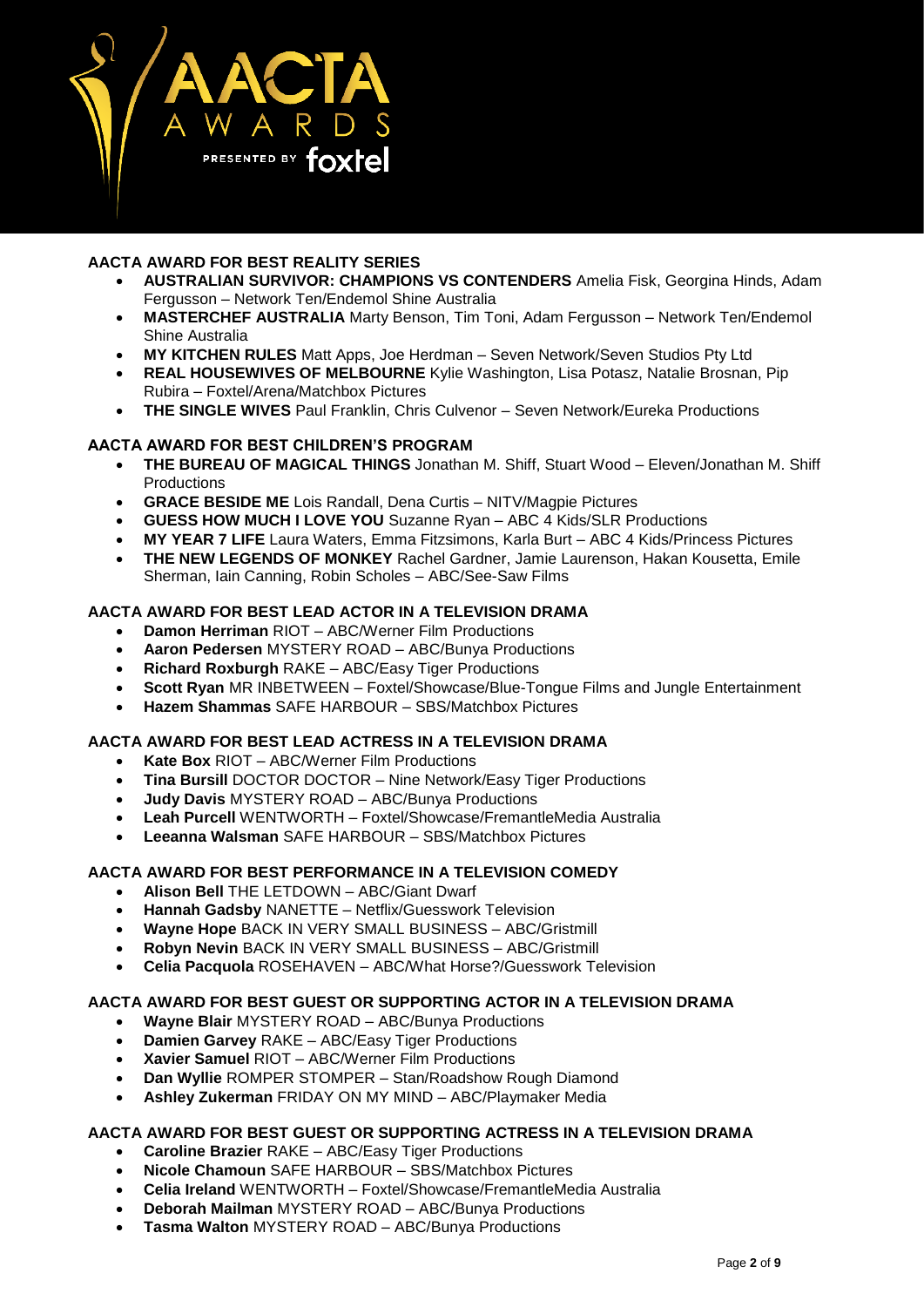

### **AACTA AWARD FOR BEST DIRECTION IN A TELEVISION DRAMA OR COMEDY**

- **MR INBETWEEN** *Episode 2 – Unicorns Know Everybody's Name* Nash Edgerton Foxtel/Showcase /Blue-Tongue Films & Jungle Entertainment
- **MYSTERY ROAD** *Episode 4 – Silence* Rachel Perkins ABC/Bunya Productions
- **RIOT** Jeffrey Walker ABC/Werner Film Productions
- **SAFE HARBOUR** *Episode 1* Glendyn Ivin SBS/Matchbox Pictures

#### **AACTA AWARD FOR BEST DIRECTION IN NONFICTION TELEVISION**

- **AFTER THE APOLOGY** Larissa Behrendt NITV/Pursekey Productions
- **BLACK AS** David Batty ABC/Rebel Films
- **HAWKE: THE LARRIKIN AND THE LEADER** *Episode 1 – The Apprenticeship* Bruce Permezel ABC/Southern Pictures
- **YOU CAN'T ASK THAT** *Episode 1 – Survivors of Sexual Assault* Aaron Smith, Kirk Docker ABC/Australian Broadcasting Corporation

#### **AACTA AWARD FOR BEST SCREENPLAY IN TELEVISION**

- **MR INBETWEEN** *Episode 2 – Unicorns Know Everybody's Name* Scott Ryan Foxtel/Showcase /Blue-Tongue Films & Jungle Entertainment
- **MYSTERY ROAD** *Episode 5 – The Waterhole* Steven McGregor, Kodie Bedford, Timothy Lee, Michaeley O'Brien – ABC/Bunya Productions
- **RIOT** Greg Waters ABC/Werner Film Productions
- **SAFE HARBOUR** *Episode 1* Belinda Chayko SBS/Matchbox Pictures

### **AACTA AWARD FOR BEST CINEMATOGRAPHY IN TELEVISION**

- **A PLACE TO CALL HOME** *Episode 1 – For Better or Worse* Henry Pierce Foxtel/Showcase/Seven Studios Pty Ltd
- **MYSTERY ROAD** *Episode 4 – Silence* Mark Wareham ABC/Bunya Productions
- **PICNIC AT HANGING ROCK** *Episode 1* Garry Phillips Foxtel/Showcase/FremantleMedia Australia
- **SAFE HARBOUR** *Episode 1* Sam Chiplin SBS/Matchbox Pictures

#### **AACTA AWARD FOR BEST EDITING IN TELEVISION**

- **FRIDAY ON MY MIND** *Episode 1 – Part 1* Mark Perry ABC/Playmaker Media
- **MYSTERY ROAD** *Episode 5 – The Waterhole* Deborah Peart ABC/Bunya Productions
- **PICNIC AT HANGING ROCK** *Episode 1* Geoff Hitchins Foxtel/Showcase/FremantleMedia Australia
- **RIOT** Geoffrey Lamb ABC/Werner Film Productions

### **AACTA AWARD FOR BEST SOUND IN TELEVISION**

- **FRIDAY ON MY MIND** *Episode 1 – Part 1* Luke Mynott, Wes Chew, Ben Osmo, Cihan Saral ABC/Playmaker Media
- **PICNIC AT HANGING ROCK** *Episode 1* Andrew Neil, James Harvey, Frank Lipson, Ann Aucote Foxtel/Showcase/FremantleMedia Australia
- **ROMPER STOMPER** *Episode 3* Greg Burgmann, Frank Lipson, Andrew McGrath Stan/Roadshow Rough Diamond
- **SAFE HARBOUR** *Episode 1* Paul Brincat SBS/Matchbox Pictures

### **AACTA AWARD FOR BEST ORIGINAL MUSIC SCORE IN TELEVISION**

- **MYSTERY ROAD** *Episode 4 – Silence* Antony Partos, Matteo Zingales ABC/Bunya Productions
- **PICNIC AT HANGING ROCK** *Episode 1* Cezary Skubiszewski Foxtel/Showcase/ FremantleMedia Australia
- **RIOT** David Hirschfelder ABC/Werner Film Productions
- **ROMPER STOMPER** *Episode 3 – Poetry* Richard Pike Stan/Roadshow Rough Diamond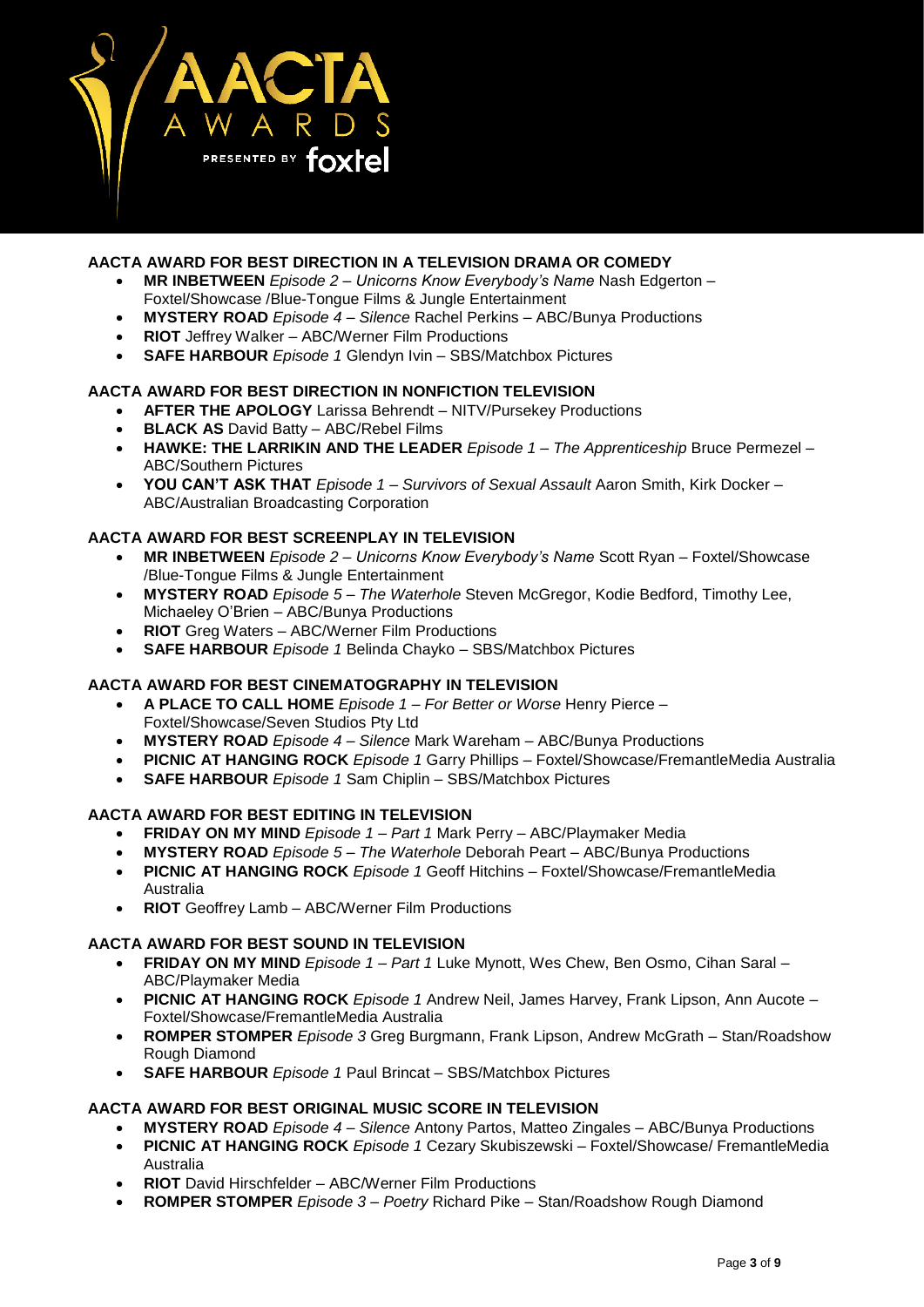

#### **AACTA AWARD FOR BEST PRODUCTION DESIGN IN TELEVISION**

- **A PLACE TO CALL HOME** *Episode 1 – For Better or Worse* Fiona Donovan Foxtel/Showcase/ Seven Studios Pty Ltd
- **FRIDAY ON MY MIND** *Episode 1 – Part 1* Tim Ferrier, Nancy Dentice ABC/Playmaker Media
- **PICNIC AT HANGING ROCK** *Episode 1* Jo Ford Foxtel/Showcase/FremantleMedia Australia
- **RIOT** Pete Baxter ABC/Werner Film Productions

#### **AACTA AWARD FOR BEST COSTUME DESIGN IN TELEVISION**

- **A PLACE TO CALL HOME** *Episode 1 – For Better or Worse* Lisa Meagher Foxtel/ Showcase/Seven Studios Pty Ltd
- **THE NEW LEGENDS OF MONKEY** *Episode 1* Liz McGregor ABC/See-Saw Films
- **PICNIC AT HANGING ROCK** *Episode 1* Edie Kurzer Foxtel/Showcase/FremantleMedia Australia
- **RIOT** Xanthe Heubel ABC/Werner Film Productions

# **FEATURE FILM**

#### **AACTA AWARD FOR BEST FILM PRESENTED BY FOXTEL**

- **BOY ERASED** Steve Golin, Kerry Kohansky-Roberts, Joel Edgerton Anonymous Content and Blue-Tongue Films
- **BREATH** Mark Johnson, Simon Baker, Jamie Hilton Gran Via, Windalong Films & See Pictures
- **CARGO** Samantha Jennings, Kristina Ceyton, Russell Ackerman, John Schoenfelder, Mark Patterson – Causeway Films
- **LADIES IN BLACK** Allanah Zitserman, Sue Milliken Lumila Films
- **SWEET COUNTRY** Greer Simpkin, David Jowsey, David Tranter Bunya Productions

#### **AACTA AWARD FOR BEST INDIE FILM PRESENTED BY EVENT CINEMAS**

- **BROTHERS' NEST** Clayton Jacobson (Dir), Jason Byrne Jason Byrne Productions Pty Ltd
- **JIRGA** Benjamin Gilmour (Dir), John Maynard Felix Media Pty Ltd
- **THE SECOND** Mairi Cameron (Dir), Leanne Tonkes, Stephen Lance Sense & Centsability & Dust Bunny Productions
- **STRANGE COLOURS** Alena Lodkina (Dir), Kate Laurie, Isaac Wall Strange Colours Productions
- **WEST OF SUNSHINE** Jason Raftopoulos (Dir), Alexandros Ouzas Exile Entertainment

#### **AACTA AWARD FOR BEST DIRECTION**

- **BOY ERASED** Joel Edgerton Anonymous Content and Blue-Tongue Films
- **BREATH** Simon Baker Gran Via, Windalong Films & See Pictures
- **LADIES IN BLACK** Bruce Beresford Lumila Films
- **SWEET COUNTRY** Warwick Thornton Bunya Productions

### **AACTA AWARD FOR BEST LEAD ACTOR**

- **Ryan Corr** 1% See Pictures Pty Ltd
- **Lucas Hedges** BOY ERASED Anonymous Content and Blue-Tongue Films
- **Damian Hill** WEST OF SUNSHINE Exile Entertainment
- **Daniel Monks** PULSE Daniel Monks & Stevie Cruz-Martin
- **Hamilton Morris** SWEET COUNTRY Bunya Productions

### **AACTA AWARD FOR BEST LEAD ACTRESS**

- **Abbey Lee** 1% See Pictures Pty Ltd
- **Rooney Mara** MARY MAGDALENE See-Saw Films
- **Kate Mulvany** THE MERGER The Merger Productions
- **Julia Ormond** LADIES IN BLACK Lumila Films
- **Angourie Rice** LADIES IN BLACK Lumila Films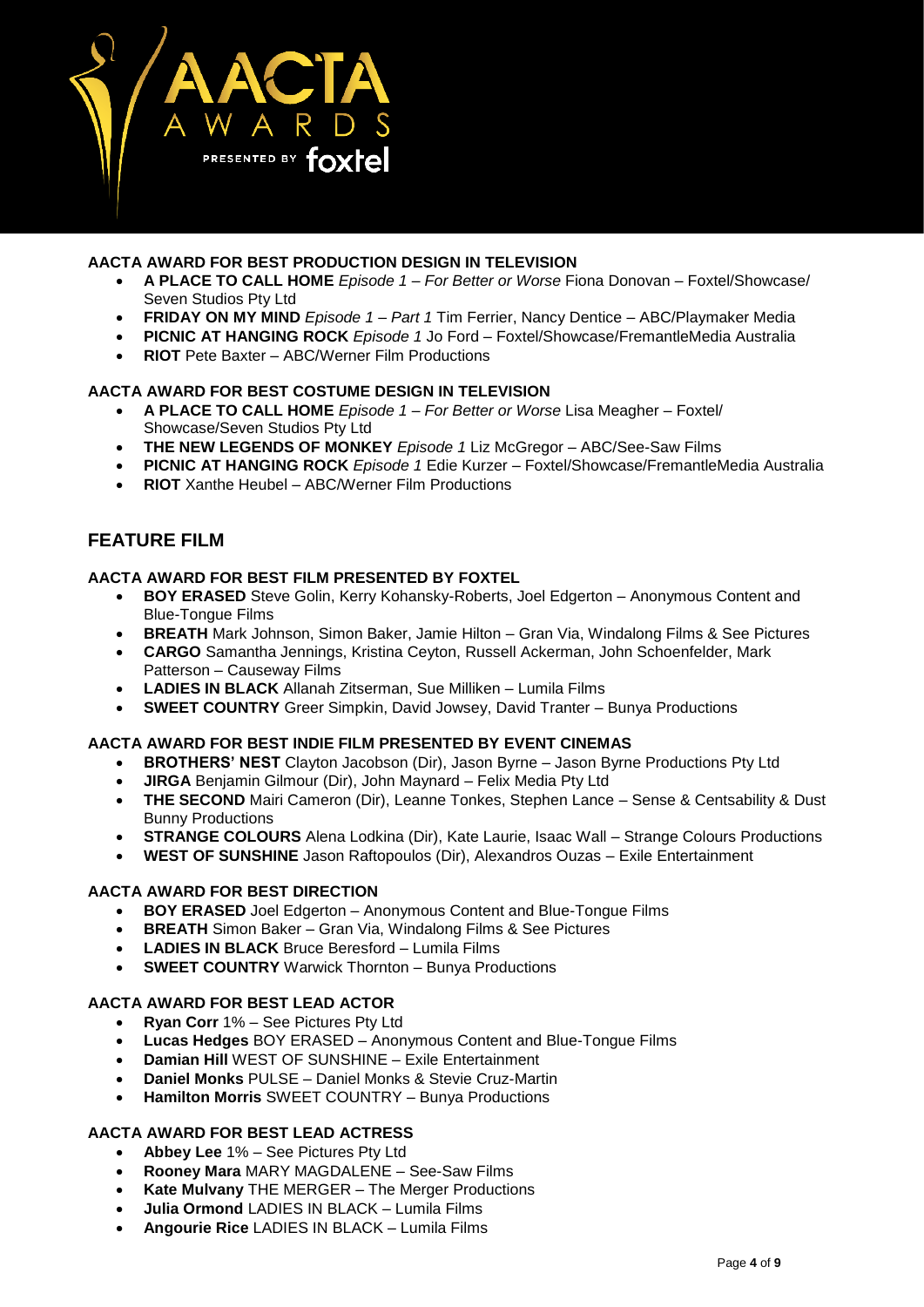

# **AACTA AWARD FOR BEST SUPPORTING ACTOR**

- **Simon Baker** BREATH Gran Via, Windalong Films & See Pictures
- **Fayssal Bazzi** THE MERGER The Merger Productions
- **Russell Crowe** BOY ERASED Anonymous Content and Blue-Tongue Films
- **Joel Edgerton** BOY ERASED Anonymous Content and Blue-Tongue Films
- **Josh McConville** 1% See Pictures Pty Ltd

### **AACTA AWARD FOR BEST SUPPORTING ACTRESS**

- **Elizabeth Debicki** BREATH Gran Via, Windalong Films & See Pictures
- **Natassia Gorey-Furber** SWEET COUNTRY Bunya Productions
- **Noni Hazlehurst** LADIES IN BLACK Lumila Films
- **Simone Kessell** 1% See Pictures Pty Ltd
- **Nicole Kidman** BOY ERASED Anonymous Content and Blue-Tongue Films

#### **AACTA AWARD FOR BEST ASIAN FILM PRESENTED BY EUREKA INTERNATIONAL GROUP (EIG)**

- **1987 WHEN THE DAY COMES** Jung Won-chan CJ Entertainment
- **THE BOLD, THE CORRUPT AND THE BEAUTIFUL** Weijan Liu Atom Cinema Co., Ltd
- **DYING TO SURVIVE** Wang Yibing, Liu Ruifang Beijing Dirty Monkey Studios Co., Ltd
- **GALI GULEIYAN** Shuchi Jain, Dipesh Jain Exstant Motion Pictures Limited
- **NEWTON** Manish Mundra, Aanand L Rai, Sunil Lulla Dryshyam Films, Eros International
- **SANJU** Rajkumar Hirani, Vidhu Vinod Chopra RH Films LLP
- **SHOPLIFTERS** Matsuzaki Kaoru, Yose Akihiko, Taguchi Hijiri Gaga Corporation
- **TOMBIRUO** Zurina Mohd Raml Ideate Media
- **YOUTH** Wang Zhonglei, Wang Zhongjun, Gong Yu, Song Ge Huayi Brothers Pictures Limited

### **AACTA AWARD FOR BEST ORIGINAL SCREENPLAY**

- **1%** Matt Nable See Pictures Pty Ltd
- **BROTHERS' NEST** Jaime Browne Causeway Films
- **SWEET COUNTRY** David Tranter, Steven McGregor Bunya Productions
- **UPGRADE** Leigh Whannell Goalpost Pictures and Blumhouse Productions

# **AACTA AWARD FOR BEST ADAPTED SCREENPLAY**

- **BOY ERASED** Joel Edgerton Anonymous Content and Blue-Tongue Films
- **BREATH** Gerard Lee, Simon Baker, Tim Winton Gran Via, Windalong Films & See Pictures
- **CARGO** Yolanda Ramke Causeway Films
- **LADIES IN BLACK** Sue Milliken, Bruce Beresford Lumila Films

### **AACTA AWARD FOR BEST CINEMATOGRAPHY**

- **BREATH** Marden Dean, Rick Rifici Gran Via, Windalong Films & See Pictures
- **LADIES IN BLACK** Peter James Lumila Films
- **SWEET COUNTRY** Warwick Thornton Bunya Productions
- **WEST OF SUNSHINE** Thom Neal Exile Entertainment

# **AACTA AWARD FOR BEST EDITING**

- **BREATH** Dany Cooper Gran Via, Windalong Films & See Pictures
- **LADIES IN BLACK** Mark Warner Lumila Films
- **SWEET COUNTRY** Nick Meyers Bunya Productions
- **UPGRADE** Andy Canny Goalpost Pictures and Blumhouse Productions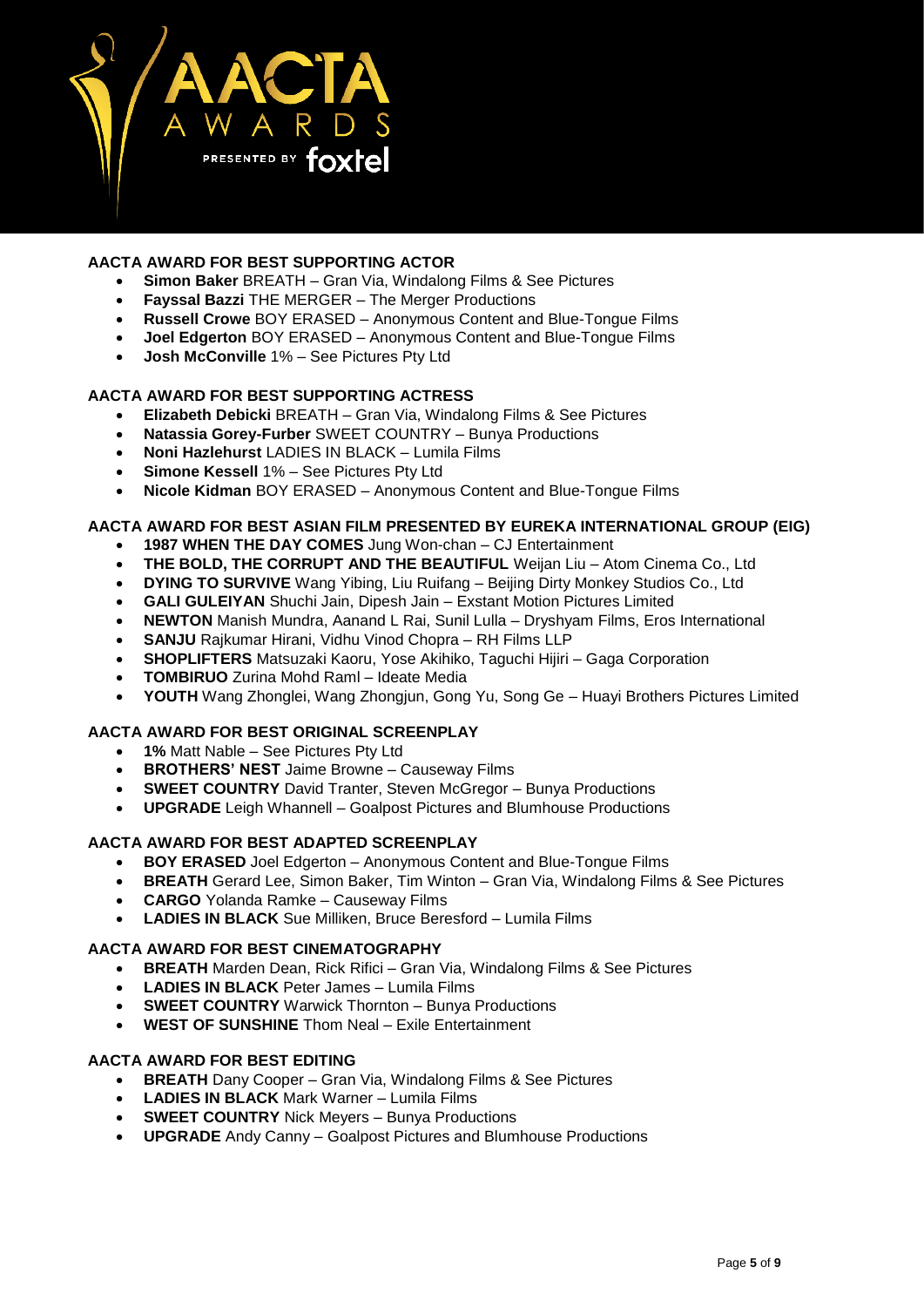

# **AACTA AWARD FOR BEST SOUND**

- **BREATH** Robert Mackenzie Gran Via, Windalong Films & See Pictures
- **CARGO** Liam Egan Causeway Films
- **SWEET COUNTRY** David Tranter, Thom Kellar, Sam Gain-Emery, Will Sheridan Bunya Productions
- **UPGRADE** P.K. Hooker, Will Files, Andrew Ramage Goalpost Pictures and Blumhouse **Productions**

### **AACTA AWARD FOR BEST ORIGINAL MUSIC SCORE**

- **LADIES IN BLACK** Christopher Gordon Lumila Films
- **MARY MAGDALENE** Hildur Guðnadóttir, Jóhann Jóhannson See-Saw Films
- **PETER RABBIT™** Dominic Lewis Animal Logic Entertainment
- **UPGRADE** Jed Palmer Goalpost Pictures and Blumhouse Productions

#### **AACTA AWARD FOR BEST PRODUCTION DESIGN**

- **CARGO** Jo Ford Causeway Films
- **PETER RABBIT™** Roger Ford, Lisa Thompson Animal Logic Entertainment
- **UPGRADE** Felicity Abbott, Katie Sharrock Goalpost Pictures and Blumhouse Productions
- **WINCHESTER** Matthew Putland Blacklab Entertainment Pty Ltd

#### **AACTA AWARD FOR BEST COSTUME DESIGN**

- **LADIES IN BLACK** Wendy Cork Lumila Films
- **MARY MAGDALENE** Jacqueline Durran See-Saw Films
- **SWEET COUNTRY** Heather Wallace Bunya Productions
- **WINCHESTER** Wendy Cork Blacklab Entertainment Pty Ltd

# **DOCUMENTARY**

#### **AACTA AWARD FOR BEST FEATURE DOCUMENTARY**

- **GHOSTHUNTER** Ben Lawrence (Dir), Rebecca Bennett Ghosthunter One
- **GURRUMUL** Paul Damien Williams (Dir), Shannon Swan 6 Seasons Productions
- **JILL BILCOCK: DANCING THE INVISIBLE** Axel Grigor (Dir), Faramarz K-Rahber Faraway Productions
- **MOUNTAIN** Jennifer Peedom (Dir), Jo-anne McGowan Stranger Than Fiction Films Pty Ltd
- **WORKING CLASS BOY** Mark Joffe (Dir), Matt Campbell, Andrew Farrell, Michael Cordell CJZ

#### **AACTA AWARD FOR BEST DOCUMENTARY OR FACTUAL PROGRAM**

- **AFTER THE APOLOGY** Michaela Perske NITV/Pursekey Productions
- **EMPLOYABLE ME** Karina Holden, Sue Clothier, Jenni Wilks ABC/Northern Pictures
- **HAWKE: THE LARRIKIN AND THE LEADER** Laurie Critchley, Geraldine McKenna, Jo Cadman ABC/Southern Pictures
- **THE QUEEN & ZAK GRIEVE** Nial Fulton, Ivan O'Mahoney, Dan Box Foxtel/Crime + Investigation/Screen Australia and In Films
- **YOU CAN'T ASK THAT** Kirk Docker, Aaron Smith, Lou Porter ABC/Australian Broadcasting **Corporation**

# **AACTA AWARD FOR BEST CINEMATOGRAPHY IN A DOCUMENTARY**

- **GHOSTHUNTER** Hugh Miller Ghosthunter One
- **GURRUMUL** Dan Maxwell, Katie Milwright, Matt Toll, Gavin Head 6 Seasons Productions
- **ISLAND OF THE HUNGRY GHOSTS** Michael Latham echotango
- **MOUNTAIN** Renan Ozturk Stranger Than Fiction Films Pty Ltd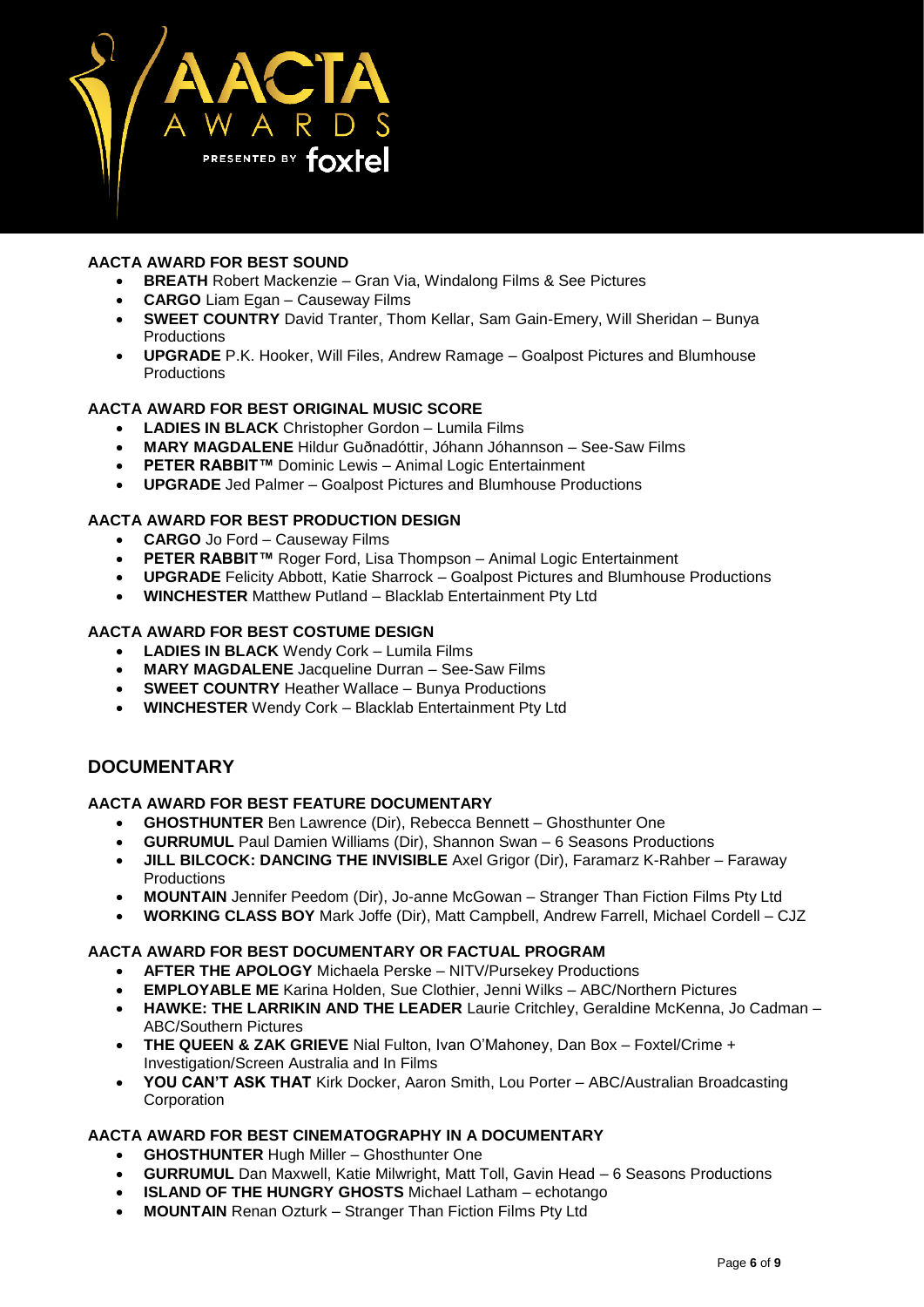

# **AACTA AWARD FOR BEST EDITING IN A DOCUMENTARY**

- **GHOSTHUNTER** Karen Johnson Ghosthunter One
- **GURRUMUL** Shannon Swan, Ken Sallows 6 Seasons Productions
- **HAVE YOU SEEN THE LISTERS?** Johanna Scott Carver Films
- **MOUNTAIN** Christian Gazal, Scott Gray Stranger Than Fiction Films Pty Ltd

### **AACTA AWARD FOR BEST SOUND IN A DOCUMENTARY**

- **GURRUMUL** Pip Atherstone-Reid, Simon Rosenberg 6 Seasons Productions
- **ISLAND OF THE HUNGRY GHOSTS** Leo Dolgan echotango
- **MIDNIGHT OIL: 1984** Greg Fitzgerald, Mario Gabrieli, Lucinda Clutterbuck, Daniel Scharf Piccolo Films
- **MOUNTAIN** David White, Robert Mackenzie Stranger Than Fiction Films Pty Ltd

### **AACTA AWARD FOR BEST ORIGINAL MUSIC SCORE IN A DOCUMENTARY**

- **AFTER THE APOLOGY** Caitlin Yeo NITV/Pursekey Productions
- **GHOSTHUNTER** Rafael May Ghosthunter One
- **GURRUMUL** Geoffrey Gurrumul Yunupingu, Erkki Veltheim, Michael Hohnen, Matthew Cunliffe 6 Seasons Productions
- **MOUNTAIN** Richard Tognetti Stranger Than Fiction Films Pty Ltd

# **CASTING**

#### **AACTA AWARD FOR BEST CASTING PRESENTED BY CASTING NETWORKS**

- **BREATH** Nikki Barrett Gran Via, Windalong Films and See Pictures
- **FRIDAY ON MY MIND** *Episode 1 – Part 1* Leigh Pickford ABC/Playmaker Media
- **RIOT** Allison Meadows ABC/Werner Film Productions
- **SWEET COUNTRY** Anousha Zarkesh Bunya Productions

# **ONLINE VIDEO OR SERIES**

# **AACTA AWARD FOR BEST ONLINE VIDEO OR SERIES**

- **BC EXPLAINED** Carl J Sorheim, David Gannon, Troy Larkin Cameralla
- **DEADLOCK** Fiona Eagger, Deb Cox, Belinda Mravicic, Billie Pleffer Every Cloud Productions
- **HOMECOMING QUEENS** Michelle Law, Chloe Reeson, Corrie Chen, Katia Nizic Generator Pictures
- **KIKI AND KITTY** Liz Watts, Sylvia Warmer, Nakkiah Lui, Catriona McKenzie Porchlight Films
- **SMALL TOWN HACKERS** Lauren Elliott, Matt Lovkis, Henry Inglis Mad Kids

# **VISUAL EFFECTS OR ANIMATION**

#### **AACTA AWARD FOR BEST VISUAL EFFECTS OR ANIMATION**

- **BLACK PANTHER** Brendan Seals, Michael Perdew, Andrew Zink, Raphael A. Pimentel Luma Pictures
- **THE LEGO® NINJAGO MOVIE** Fiona Chilton, Kim Taylor, Simon Whiteley, Matt Everitt, Gregory Jowle – Animal Logic
- **PETER RABBIT™** Will Reichelt, Simon Whiteley, Simon Pickard, Peter Stubbs, Jason Bath, Brian Lynch, Matt Middleton – Animal Logic
- **UPGRADE** Jonathan Dearing, Matt Daly, Angelo Sahin, Kate Bernauer, Aevar Bjarnason Cutting Edge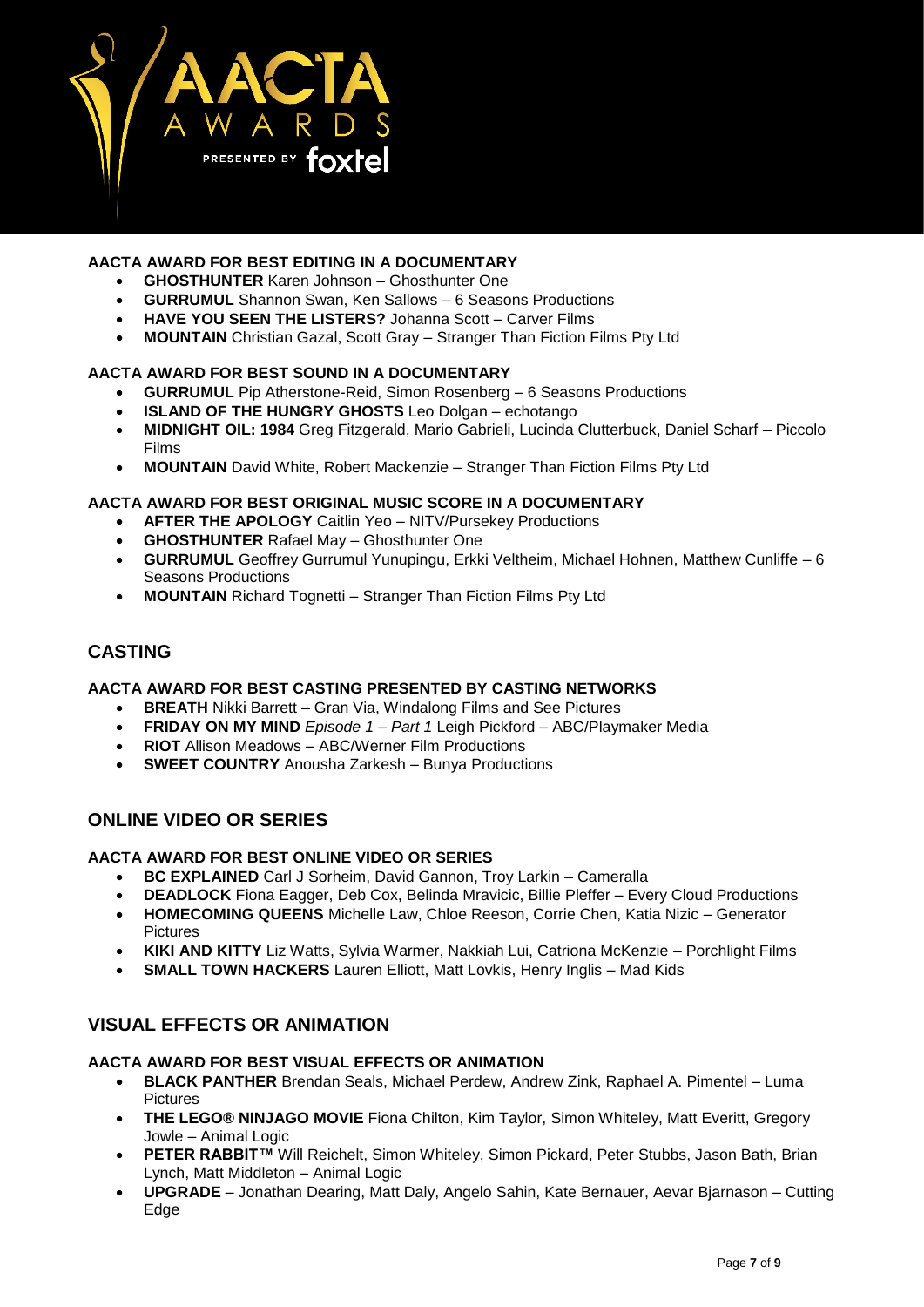

# **HAIR AND MAKEUP**

# **AACTA AWARD FOR BEST HAIR AND MAKEUP**

- **CARGO** Larry Van Duynhoven, Beverley Freeman, Helen Magelaki Causeway Films
- **LADIES IN BLACK** Jen Lamphee, Anna Gray, Beth Halsted Lumila Films
- **UPGRADE** Chiara Tripodi, Larry Van Duynhoven Goalpost Pictures and Blumhouse Productions
- **WINCHESTER** Tess Natoli, Steve Boyle Blacklab Entertainment Pty Ltd

# **SUBSCRIPTION TELEVISION**

### **AACTA SUBSCRIPTION TELEVISION AWARD FOR BEST FEMALE PRESENTER**

- **Shaynna Blaze** SELLING HOUSES AUSTRALIA Foxtel/Lifestyle/Beyond Productions
- **Mel Buttle** THE GREAT AUSTRALIAN BAKE OFF Foxtel/Lifestyle/FremantleMedia Australia
- **Margaret Pomeranz** SCREEN Foxtel/Arts/Foxtel
- **Yvonne Sampson** LEAGUE LIFE, BIG LEAGUE WRAP, THURSDAY NIGHT FOOTY, SUPER SATURDAY – Foxtel/Fox Sports/Fox Sports Australia Pty Ltd
- **Ashleigh Wells** HANGING WITH THE WEEKEND HANGOUT Foxtel/Disney Channel/The Walt Disney Company ANZ

### **AACTA SUBSCRIPTION TELEVISION AWARD FOR BEST MALE PRESENTER**

- **Matty Johns** SUNDAY NIGHT WITH MATTY JOHNS, THE LATE SHOW WITH MATTY JOHNS Foxtel/Fox Sports/Fox Sports Australia Pty Ltd
- **Matt Moran** THE GREAT AUSTRALIAN BAKE OFF Foxtel/Lifestyle/FremantleMedia Australia
- **Neale Whitaker** LOVE IT OR LIST IT AUSTRALIA Foxtel/Lifestyle/Beyond Productions
- **Andrew Winter** LOVE IT OR LIST IT AUSTRALIA, SELLING HOUSES AUSTRALIA Foxtel/Lifestyle/Beyond Productions
- **Matt Wright** OUTBACK WRANGLER Foxtel/National Geographic/National Geographic

### **AACTA SUBSCRIPTION TELEVISION AWARD FOR BEST NEW TALENT**

- **Inez Currõ** PICNIC AT HANGING ROCK Foxtel/Showcase/ FremantleMedia Australia
- **Markella Kavenagh** ROMPER STOMPER Stan/Roadshow Rough Diamond
- **Nick Riewoldt** AFL 360 Foxtel/Fox Sports/Fox Sports Australia Pty Ltd
- **Scott Ryan** MR INBETWEEN Foxtel/Showcase/Blue-Tongue Films and Jungle Entertainment
- **Chika Yasumura** MR INBETWEEN Foxtel/Showcase/Blue-Tongue Films and Jungle **Entertainment**

### **AACTA SUBSCRIPTION TELEVISION AWARD FOR BEST LIVE EVENT PRODUCTION**

- **BATHURST 2017** James Harrison Foxtel/Fox Sports/ Fox Sports Australia Pty Ltd
- **CMC MUSIC AWARDS 2018** Duane Hatherly Foxtel/CMC/Foxtel
- **JEFF HORN V GARY CORCORAN WORLD TITLE FIGHT** Matt Weiss Foxtel/Fox Sports/ Fox Sports Australia Pty Ltd
- **SKY NEWS LEADERSHIP SPILL** David Speers, Keiran Gilbert, Laura Jayes Foxtel/Sky News/Sky News

# **AACTA SUBSCRIPTION TELEVISION AWARD FOR BEST SPORTS PRESENTATION**

- **AFL 360** Tim Hodges, Tom Dullard, Sam Daddo Foxtel/Fox Sports/ Fox Sports Australia Pty Ltd
- **FINALS FOOTY ON FOX: RICHMOND V COLLINGWOOD** Ben Roberts, Zach Larkins, Leigh Carlson, Michael Neill – Foxtel/Fox Sports/ Fox Sports Australia Pty Ltd
- **LEAGUE LIFE** Michael Sullivan Foxtel/Fox Sports/ Fox Sports Australia Pty Ltd
- **SUNDAY NIGHT WITH MATTY JOHNS** Ben Churchill Foxtel/Fox Sports/Fox Sports Australia Pty Ltd